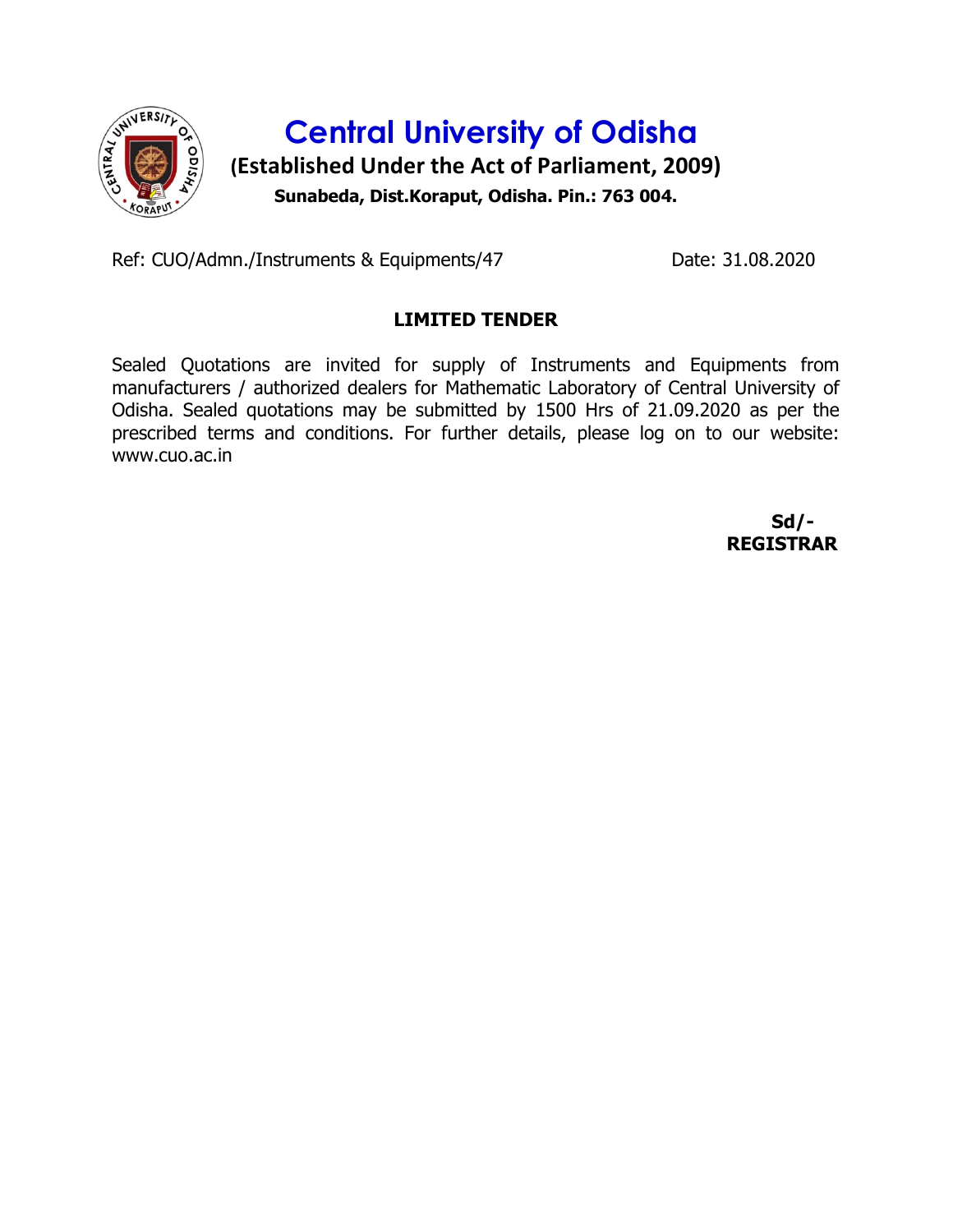# TERMS & CONDITIONS:

## I. ESSENTIAL QUALIFICATION:

The tenderers shall fulfill the following eligibility criteria, failing which their quotations will be summarily rejected:

- a. The tenderer must possess valid License, Registration etc. issued by the Competent Authority as applicable.
- b. If the tenderer is the authorized dealer / sole distributor of the items, the Certificate to this effect should be attached.
- c. The tenderer must have satisfactorily completed:
	- i. One Order of Rs.20.00 Lakh or more
	- ii. Two Orders of Rs.15.00 lakh each or more issued by any Govt./ Autonomous/ PSU Organization (Central or State) for supply of same or similar item / services during the last 03 Financial Years (i.e. 2064-17, 2017-18 and 2018-19) and the Current Financial Year.

Note: (i) The supply in progress and supply which is not satisfactorily completed will not be considered; (ii) Supply executed in any private organization will not be considered.

- d. The total turnover of the tenderer shall not be less than Rs.10.00 lakhs during the last 03 Financial Years (2016-17, 2017-18 and 2018-19) and the Current Financial Year.
- e. The tenderer must deposit Earnest Money (EMD) @ 2% of the Tender Value for the item quoted along with their tender in the form of Demand Draft drawn in favour of Central University of Odisha payable at Koraput.
- f. The tenderer must deposit the cost of tender document of Rs.500.00 (Rupees Five hundred only) in the form of demand draft drawn in favour of Central University of Odisha payable at Koraput. The cost of the tender document is nonrefundable.
- g. The tenderer must possess his own Bank Account, PAN and G.S.T No.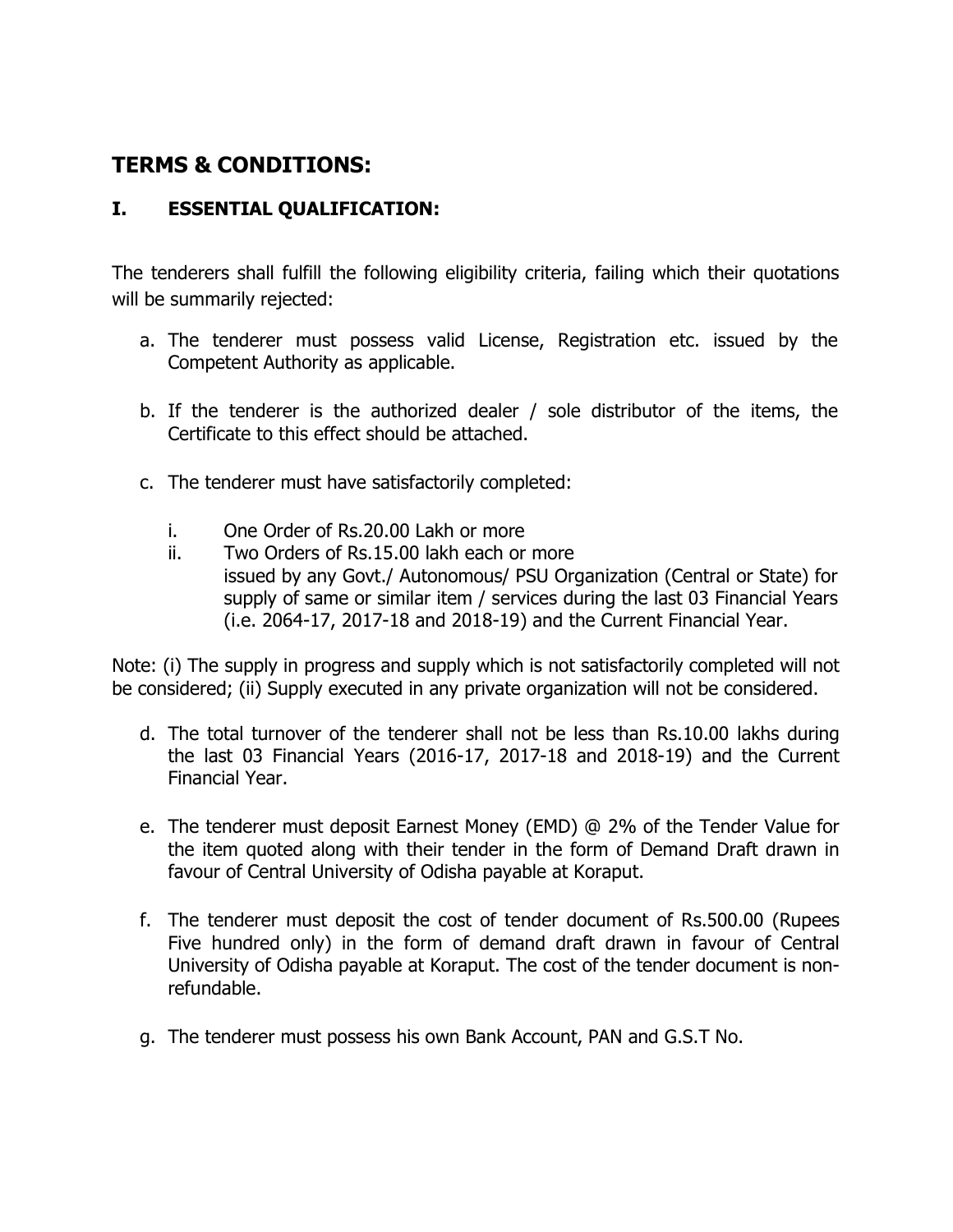#### II. DOCUMENTS TO BE ENCLOSED

#### The tenderer shall submit copies of the following documents along with the tender, failing which their quotation will be summarily rejected:

- 1. Copy of registration / license issued by the Competent Authority.
- 2. Completion Certificate issued by the authority with reference to Sl.No.C above consisting of the following details:
	- i. Description of items supplied
	- ii. Purchase Order No. & Date
	- iii. Value of Purchase Order
	- iv. Date of commencement of supply
	- v. Date of completion of supply
	- vi. Quantity supplied
	- vii. Whether supply completed or not
- 3. Copy of income tax returns and / or annual accounts of the last 03 Financial Years.
- 4. Copies of Bank Account, PAN, GST Registration Certificate.
- 5. Demand Draft of Rs……………../- (Rupees ………………… only) drawn in favour of Central University of Odisha payable at Koraput towards value of EMD @2% of the Tender Value.
- 6. Demand Draft of Rs.500.00 (Rupees Five hundred only) towards cost of tender document drawn in favour of Central University of Odisha payable at Koraput which is not refundable.
- 7. Certificate of dealership / distributorship as applicable.

#### III. INSTRUCTIONS TO THE BIDDER:

1. Two Part Bidding : The ternderer shall submit their bids by two part bidding: Technical Bid and Price Bid.

Technical Bid shall contain the technical specification of the items to be supplied and the Price Bid shall contain the price of the items to be supplied and taxes if any. The price shall be quoted in INR.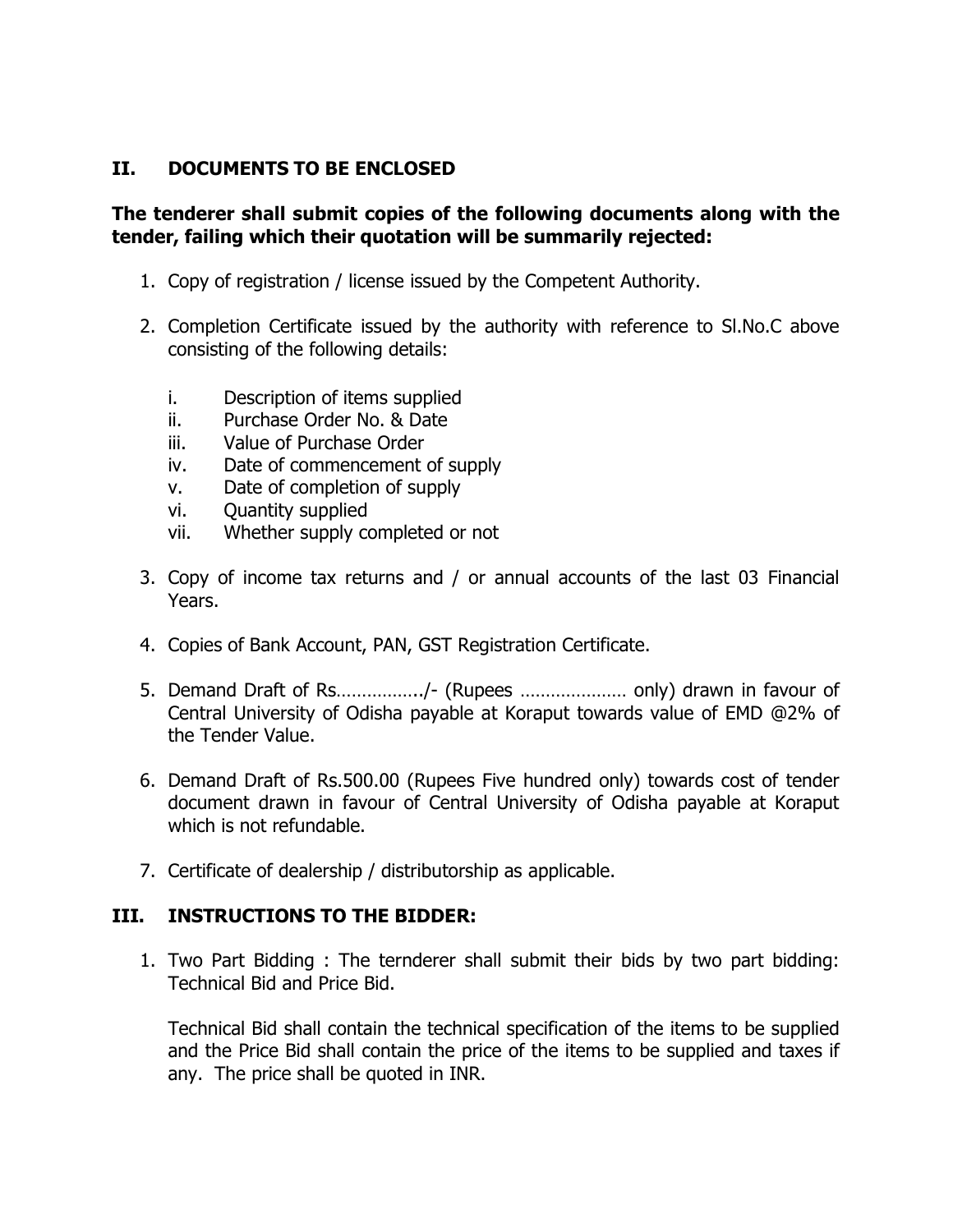- 2. Bid Opening Date and Time : The tenderers may send their quotations by speed post or registered post or in person only, addressed to the Registrar, Central University of Odisha, Sunabeda, Koraput, Odisha – 763 004 so as to reach the University on or before 21.09.2020 by 15.00Hrs. Super-scribed as "Tender for Supply of Instruments and Equipments" Ref. No. CUO/Admn./Instruments& Equipments/47 dt.31.08.2020". The bids will be opened at 15.30 hrs on the same day in the presence of representatives of the bidders if any.
- 3. The bids sent through normal post or courier or Fax or e-mail shall not be considered.
- 4. Central University of Odisha, Koraput reserves the rights to accept / reject any offer in full or in part without assigning any reason thereof.
- 5. The blank bid documents may be downloaded from the University Website www.cuo.ac.in
- 6. Bids must be valid for 120 days from the date of opening of tender.
- 7. Delivery Period: The items shall be supplied, installed and commissioned within 30 days from the date of issue of Purchase Order. Delayed supply will attract levy of penalty/liquidated damages.
- 8. Penalty: If the bidder fails to deliver the goods or perform the services by the specified date, penalty at the rate of 1% per week of the total Contract / Purchase Order value subject to the maximum of 10% will be deducted.
- 9. Payment: 100% payment will be released after satisfactory supply, installation and commissioning of the instruments and equipments.
- 10.Security Deposit (Performance Security Deposit): The successful tenderer shall deposit @5% of the total purchase / contract value as Security Deposit within 07 days from the date of issue of Purchase Order, in the form of Demand Draft issued by any Nationalised Bank, drawn in favour of Central University of Odisha payable at Koraput. The same shall remain with the University till two months after the completion of warranty period and will be returned without any interest.
- 11.Installation & Warranty: The tenderers / bidders shall extend comprehensive onsite warranty of at least 01 year from the date of successful installation of goods against any manufacturing defects. The goods supplied shall be free from all defects and shall be of the highest quality and material.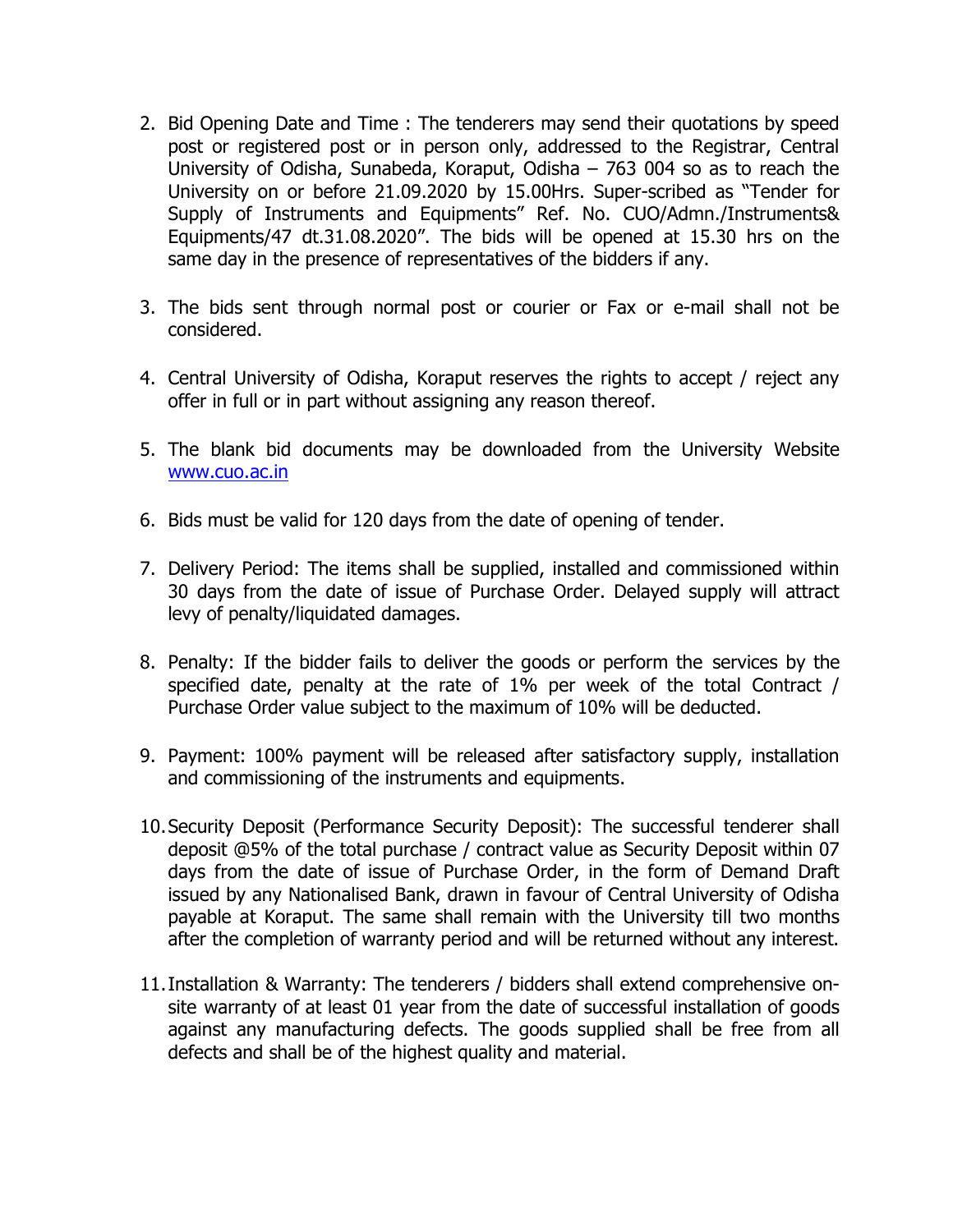Any defect arises to the goods under warranty, shall be replaced free of cost by the tenderer. Further, the University shall have the right to recover the cost of inconvenience caused to the University for failure to provide uninterrupted service of the supplied goods during the warranty period.

- 12.Settlement of Disputes: In the event of any dispute or differences between the Central University of Odisha and the bidder, arising out of non-supply of material or goods, not found as per specifications or any other cause whatsoever relating to the supply or purchase order, before or after the supply has been executed, shall be referred to the Vice-Chancellor, Central University of Odisha, Koraput who may decide the matter himself or may appoint Arbitrator under the Arbitration and Conciliation Act, 1996. The decision of the Arbitrator shall be final and binding on both the parties. All disputes shall be subject to jurisdiction of courts at Odisha only.
- 13.Return of EMD: The EMD of the unsuccessful bidders / tenderers will be returned within 15 days after finalization of the tender and issue of Purchase Order to the successful tenderer. The EMD of the successful tenderer will be returned on submission of Security Deposit of the required value.
- 14.Condition of goods: The bidder / tenderer shall supply the goods in good condition without any defect whatsoever to the satisfaction of the university. Any deviation in the material and the specifications from the accepted terms is liable to be rejected and the suppliers need to replace the rejected goods free of cost in the specified form to the satisfaction of the University.
- 15.For further information / clarification with regard to specification of Instruments and Equipments, please contact Sh. Jyotiska Datta, Assistant Professor (Mathematics) on his e-mail: **jyotiska.datta@gmail.com** for supply to Mathematics Departments respectively. Only e-mail inquiries will be entertained.

 Sd/- REGISTRAR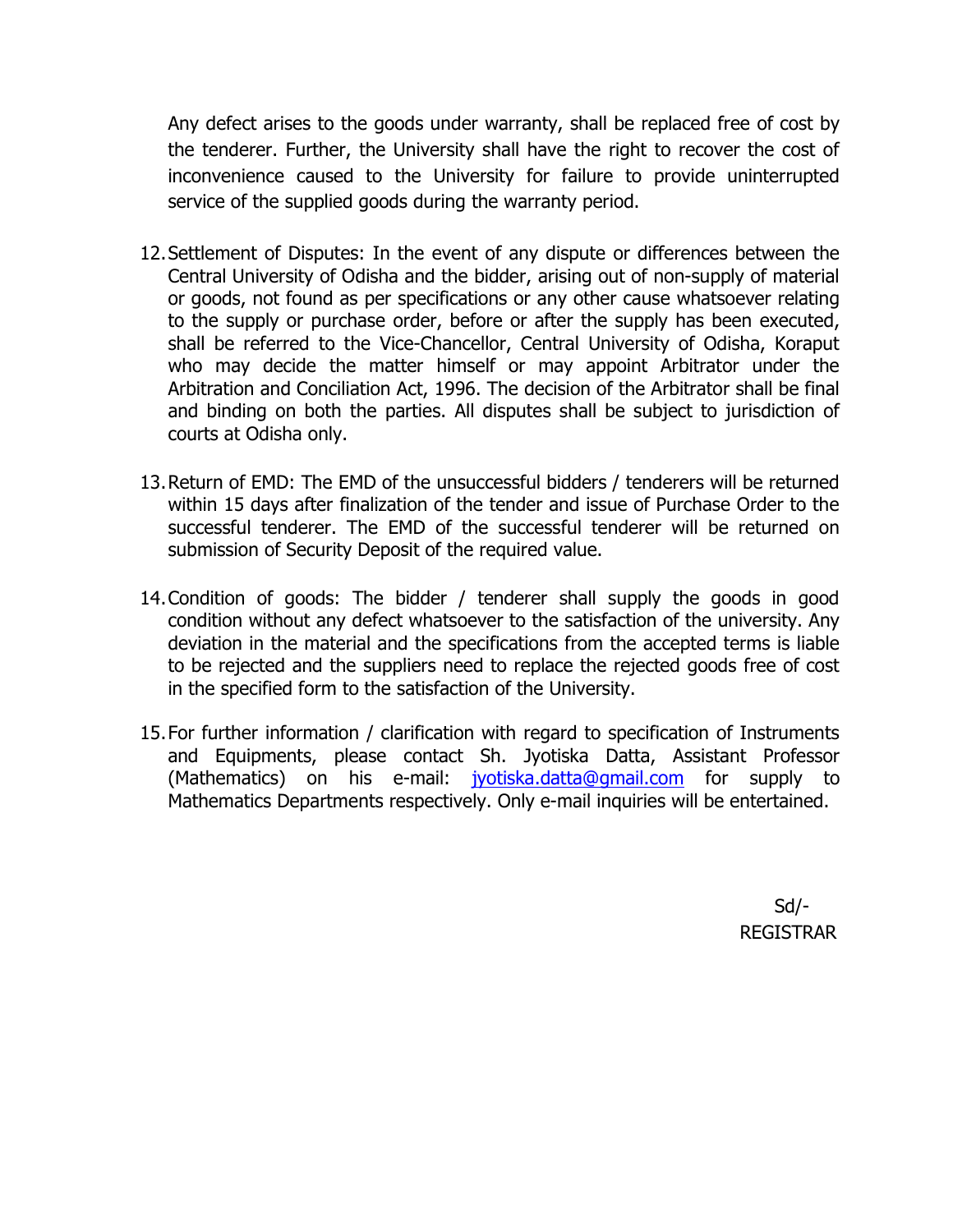## BIDDERS' PROFILE

| 1. | Name of the Tenderer/ Bidder                                                                |  |
|----|---------------------------------------------------------------------------------------------|--|
| 2. | Full Address of the tenderer / bidder                                                       |  |
| 3. | Contact details of tenderer / bidder                                                        |  |
|    | a. Telephone No.<br>b. Mobile No.<br>c. Fax No.<br>d. E-mail id                             |  |
| 4. | Details of Earnest Money Deposit<br>a. Value of DD<br>b. D.D. No. & Date<br>c. Issuing Bank |  |
| 5. | Details of cost of tender document                                                          |  |
|    | a. Value of D.D.<br>b. D.D. No. & date                                                      |  |

c. Issuing Bank

6. List of Documents enclosed :

| SI.<br>No. | Details of document                                                                                                              |             |     | Whether photocopies of the<br>documents enclosed<br>(please $\forall$ tick) |  |           |  |
|------------|----------------------------------------------------------------------------------------------------------------------------------|-------------|-----|-----------------------------------------------------------------------------|--|-----------|--|
| 1.         | License / Registration No.                                                                                                       |             |     | Yes                                                                         |  | <b>No</b> |  |
| 2.         | Dealership<br>Distributorship Certificate<br>No.                                                                                 |             |     | Yes /                                                                       |  | No        |  |
| 3.         | Details of Purchase<br>Orders, Completion<br>Certificate (Name of the<br>organization, value, work<br>supply completion<br>date) |             |     | Yes                                                                         |  | No        |  |
| 4.         | Income Tax Return                                                                                                                | 2016-17     | Rs. | Yes                                                                         |  | <b>No</b> |  |
|            |                                                                                                                                  | 2017-18 Rs. |     |                                                                             |  |           |  |
|            |                                                                                                                                  | 2018-19     | Rs. |                                                                             |  |           |  |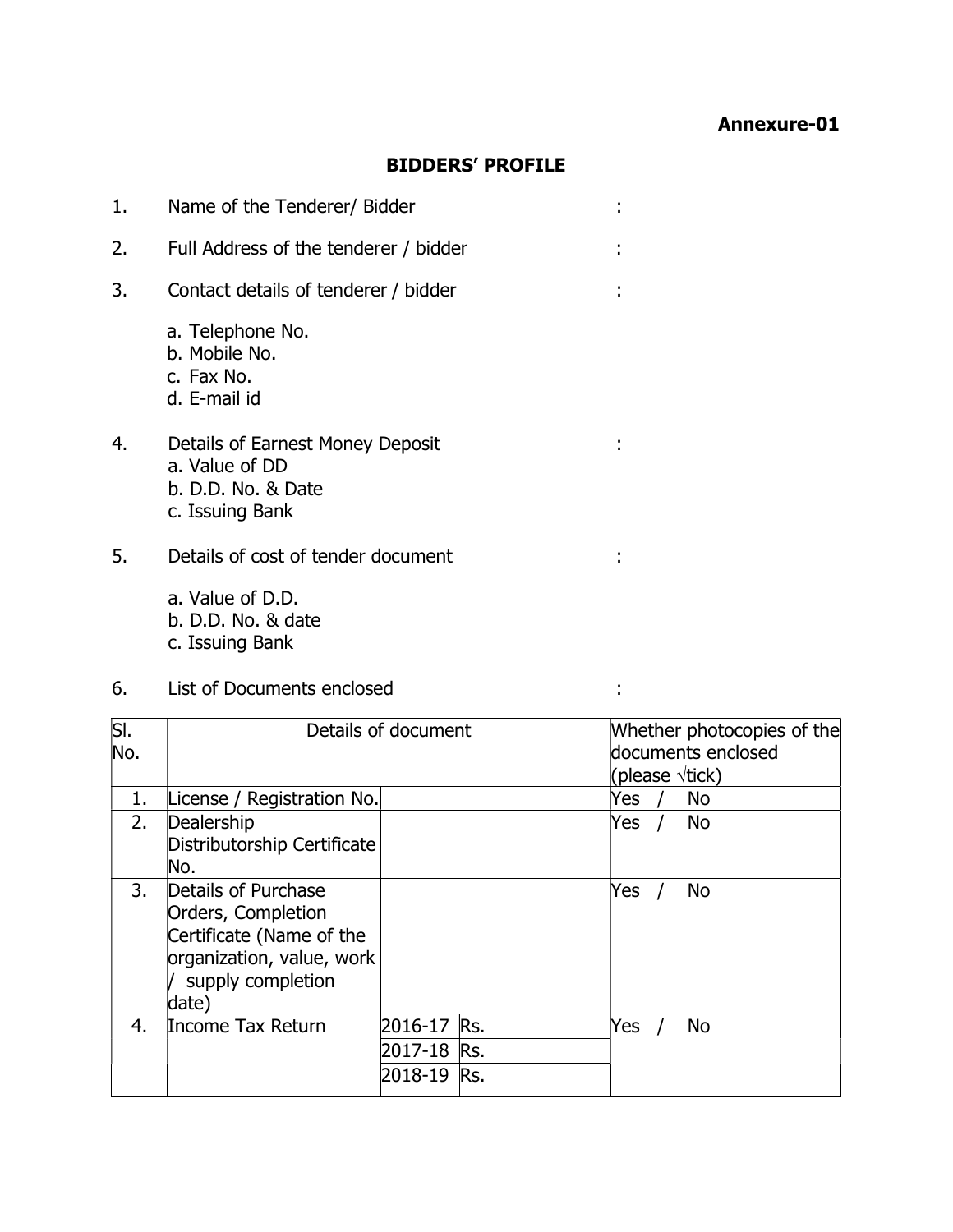| 5. | Audited Balance Sheet & 2016-17 Rs.<br><b>Profit and Loss Account</b><br>Annual turnover during<br>last 03 Financial Years |             | Yes |  | No |
|----|----------------------------------------------------------------------------------------------------------------------------|-------------|-----|--|----|
|    |                                                                                                                            | 2017-18 Rs. |     |  |    |
|    |                                                                                                                            | 2018-19 Rs. |     |  |    |
| 6. | Bank Account No.                                                                                                           |             | Yes |  | No |
|    | Bank Name & Branch                                                                                                         |             |     |  |    |
| 7. | PAN No.                                                                                                                    |             | Yes |  | No |
| 8. | GST Reg. No.                                                                                                               |             | Yes |  | No |

- 7. Validity period of the Bid / Quotation:
- 8. Additional information, if any proposed to be furnished by the tenderer:

Certified that all the terms and conditions of tender document are accepted.

Date : **Authorized Signatory** 

Place : Full name : Full name :

Designation:

Seal: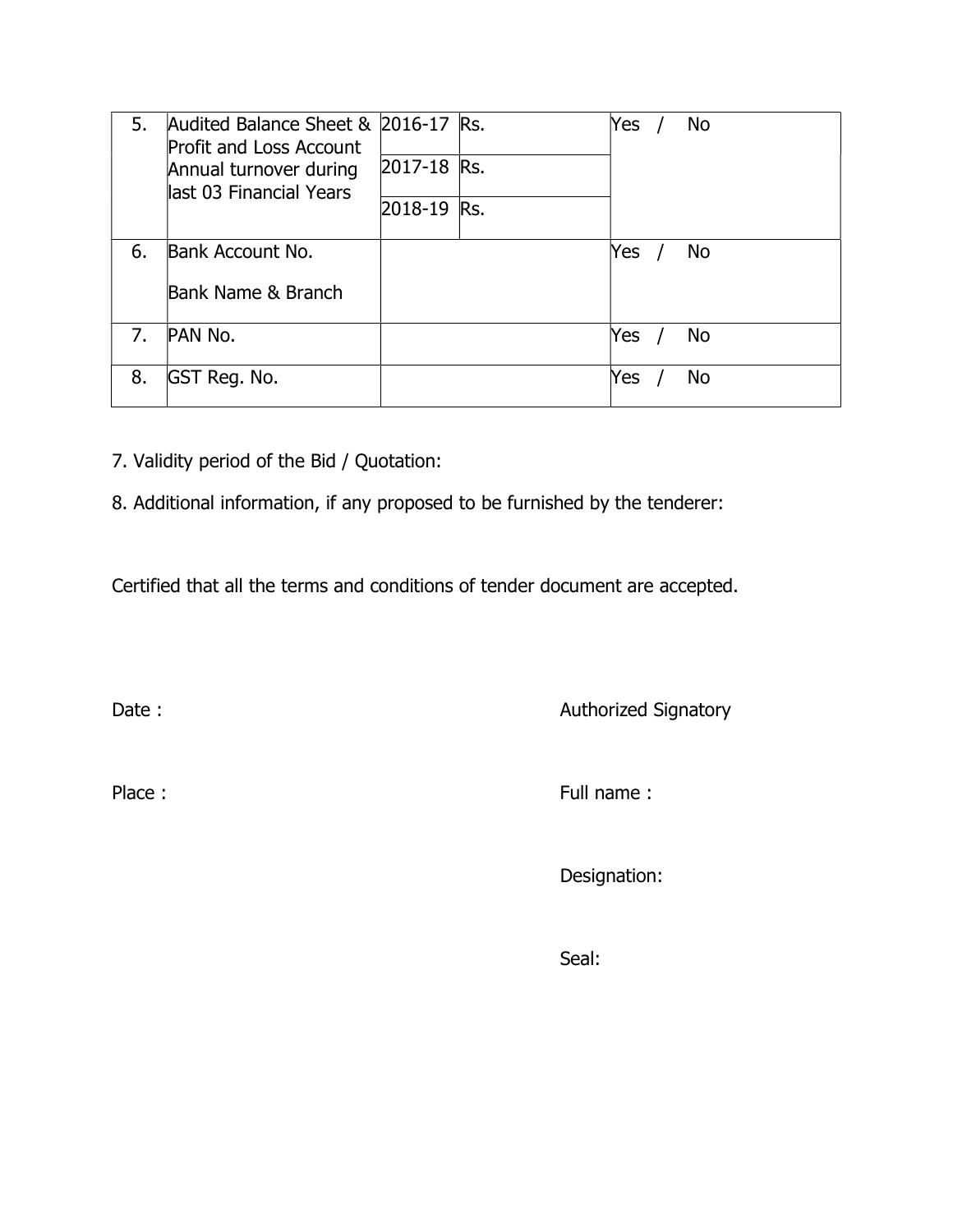

CENTRAL UNIVERISTY OF ODISHA, KORAPUT

# BILL OF QUANTITIES

| The List Equipment for Physics Laboratory to be procured |                                                                                                                                                                                                                                                                                                                                                                                     |     |      |        |  |  |
|----------------------------------------------------------|-------------------------------------------------------------------------------------------------------------------------------------------------------------------------------------------------------------------------------------------------------------------------------------------------------------------------------------------------------------------------------------|-----|------|--------|--|--|
| SI.<br>No.                                               | <b>Apparatus</b>                                                                                                                                                                                                                                                                                                                                                                    | Qty | Rate | Amount |  |  |
| 01                                                       | Fly Wheel With Revolution Counter* -<br>Consists of cast iron wheel of about 20cms. dia. and steel spindle<br>is supported on ball bearings in strong iron bracket. The base is<br>provided with four holes so that the apparatus can also be fixed to<br>wall                                                                                                                      | 01  |      |        |  |  |
| 02                                                       | Slotted Weight- 5x50 gm. Set of 5 including hanger                                                                                                                                                                                                                                                                                                                                  | 05  |      |        |  |  |
| 03                                                       | Poisellieu Appts* Manometer type. With the help of this app.<br>One can find the coefficient of viscosity of water by noting its<br>flow through a capillary tube uniform bore. Complete with<br>constant level tank                                                                                                                                                                | 02  |      |        |  |  |
| 04                                                       | Travelling Microscope*- Deluxe with graticule in place of cross<br>wire. Horizontal & Vertical motions.                                                                                                                                                                                                                                                                             | 02  |      |        |  |  |
| 05                                                       | Vernier Caliper <sup>*</sup> - stainless steel                                                                                                                                                                                                                                                                                                                                      | 10  |      |        |  |  |
| 06                                                       | Screw Gauge* - 25 mm. stainless steel                                                                                                                                                                                                                                                                                                                                               | 10  |      |        |  |  |
| 07                                                       | Stop watch. $-$ Mechanical $1/10$ sec                                                                                                                                                                                                                                                                                                                                               | 03  |      |        |  |  |
| 08                                                       | Thermometer – $110^0C$                                                                                                                                                                                                                                                                                                                                                              | 03  |      |        |  |  |
| 09                                                       | K. Constant of Spring Apparatus*<br>The apparatus consists of a spiral spring about 25 mm. in dia.<br>And 10cms long. The upper end of spring is suspended from the<br>chuck nut and lower end is provided with a small pointer which<br>moves over a meter s. The lower end is provided with hook for<br>carrying weights. The set up is on a heavy metal base. Without<br>weights | 01  |      |        |  |  |
| 10                                                       | Bending of Beam Apparatus* - comprising of a metal C.P. bar<br>one meter long resting on knife edges of two heavy table G-<br>clamps, hanger with knife edge moves on metal bar, a<br>spherometer fitted on cast iron stand with electric contacts is also<br>provided.                                                                                                             | 01  |      |        |  |  |
| 11                                                       | E.M.F. of Thermocouple with difference of temperature of<br>its two Junctions* -<br>Complete with Digital millivoltmeter, built in oven along with<br>copper iron thermocouple and thermometer                                                                                                                                                                                      | 01  |      |        |  |  |
| 12                                                       | Specific heat of graphite* - Complete Setup                                                                                                                                                                                                                                                                                                                                         | 01  |      |        |  |  |
| 13                                                       | Velocity of sound by Ruben's flame method* - Complete Setup                                                                                                                                                                                                                                                                                                                         | 01  |      |        |  |  |
| 14                                                       | Velocity of Sound By Phase Shift Method* - Complete Setup                                                                                                                                                                                                                                                                                                                           | 01  |      |        |  |  |
| 15                                                       | <b>Measuring Tape</b>                                                                                                                                                                                                                                                                                                                                                               | 03  |      |        |  |  |
| 16                                                       | Laurent's Half Shade* -<br>Equipped with imported polarizing unit, analyser with precisely<br>graduated scale. Vernier reading to 1/10 deg. Supplied with<br>100mm. and 200mm. Polarimeter tubes. Complete in box light<br>with adjustable stand. Without sodium vapour lamp assembly.                                                                                              | 01  |      |        |  |  |
| 17                                                       | <b>Sodium Vapour Lamp</b>                                                                                                                                                                                                                                                                                                                                                           | 03  |      |        |  |  |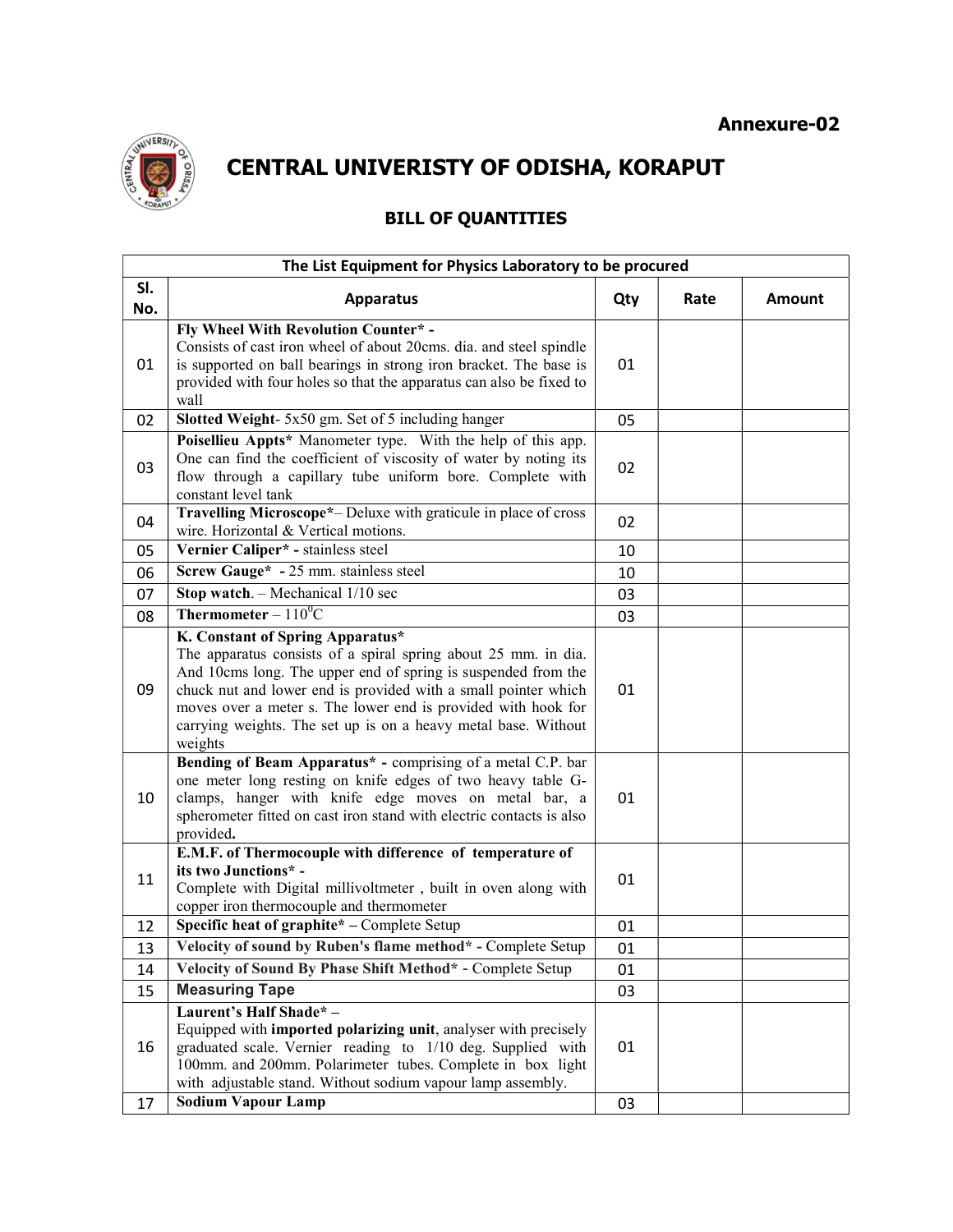| 18 | Transformer                                                                                                                                                                                                                                                                                                                                                                                                                                                                                                                                                                                                                                                                                                                                                                                                                                                                                                | 02     |  |
|----|------------------------------------------------------------------------------------------------------------------------------------------------------------------------------------------------------------------------------------------------------------------------------------------------------------------------------------------------------------------------------------------------------------------------------------------------------------------------------------------------------------------------------------------------------------------------------------------------------------------------------------------------------------------------------------------------------------------------------------------------------------------------------------------------------------------------------------------------------------------------------------------------------------|--------|--|
| 19 | <b>Slit Box</b>                                                                                                                                                                                                                                                                                                                                                                                                                                                                                                                                                                                                                                                                                                                                                                                                                                                                                            | 02     |  |
| 20 | Goniometer* - To Determine Cardinal Points And Focal<br>Length - Complete set up                                                                                                                                                                                                                                                                                                                                                                                                                                                                                                                                                                                                                                                                                                                                                                                                                           | 01     |  |
| 21 | To Determine Temp of Sodium Flame* - Complete set up                                                                                                                                                                                                                                                                                                                                                                                                                                                                                                                                                                                                                                                                                                                                                                                                                                                       | 01     |  |
| 22 | Young Modulus Apparatus* -<br>Consists of two duco painted frames connected by a link. The<br>frames are fitted with self centering chucks provide with a spirit<br>level, a spherometer, ceiling bracket and a tension weight (All<br><b>Brass Parts)</b>                                                                                                                                                                                                                                                                                                                                                                                                                                                                                                                                                                                                                                                 | 01     |  |
| 23 | Slotted Weights - 5x500g. with hanger                                                                                                                                                                                                                                                                                                                                                                                                                                                                                                                                                                                                                                                                                                                                                                                                                                                                      | 05     |  |
| 24 | <b>Steel Wire*</b>                                                                                                                                                                                                                                                                                                                                                                                                                                                                                                                                                                                                                                                                                                                                                                                                                                                                                         | 02     |  |
|    | Bar Pendulum* - With wall bracket. 100x2.5cms bored at every !                                                                                                                                                                                                                                                                                                                                                                                                                                                                                                                                                                                                                                                                                                                                                                                                                                             |        |  |
| 25 | removable knife edges (Brass/Stainless Steel)                                                                                                                                                                                                                                                                                                                                                                                                                                                                                                                                                                                                                                                                                                                                                                                                                                                              | 01     |  |
| 26 | Reading Telescope - Deluxe Qty.                                                                                                                                                                                                                                                                                                                                                                                                                                                                                                                                                                                                                                                                                                                                                                                                                                                                            | 02     |  |
|    | Kater's Pendulum*-                                                                                                                                                                                                                                                                                                                                                                                                                                                                                                                                                                                                                                                                                                                                                                                                                                                                                         |        |  |
| 27 | Consists of one meter long rod, carrying two sets of movable<br>knife edges, weights are provided to compensate the air<br>displacement, two sets of movable knife edges and weights.<br>(All Brass with Brass Weight)                                                                                                                                                                                                                                                                                                                                                                                                                                                                                                                                                                                                                                                                                     | 01     |  |
| 28 | <b>Multimeter For Measuring*</b><br>Set up consists of<br>a) Multimeter - Digital<br>b) Resistances - different value<br>c) Capacitors<br>d) Fuses                                                                                                                                                                                                                                                                                                                                                                                                                                                                                                                                                                                                                                                                                                                                                         | 02 set |  |
| 29 | <b>Ballistic Galvanometer*</b><br>1. Measurement of charge and current sensitivity<br>2.CDR<br>3. To determination of high resistance by leakagemethod<br>4.To determine self inductance of a coil by Rayleigh method<br>Measurement of charge and current<br>a) Ballistic Galvanometer OSAW Pattern - 01 Nos<br>b) Lamp & Scale Arrangement: workable on 220V AC -<br>01 Nos<br>c) Battery Eliminator - 01 Nos<br>d) Resistance box $-1-5000$ – Manganin - 01 Nos<br>e) Commutator - 01 Nos<br>f) Connecting wires - 01 Nos<br>To determine self inductance of a coil by Rayleigh method<br>a) Ballistic Galvanometer, - 01 Nos<br>b) Fixed power supply 2VDC, - 01 Nos<br>c) Unknown Inductance - 01 Nos<br>To determine high resistance by leakage Method<br>a) Ballistic Galvanometer-01 Nos<br>b) Lamp & Scale Arrangement<br>Complete set up - 01 Nos<br>To determine CDR - Complete set up - 01 Nos | 01 Set |  |
| 30 | To compare capacitances using DeSautys bridge<br>Desauty's Bridge* -<br>Complete with Bridge Oscillator and Null detector.                                                                                                                                                                                                                                                                                                                                                                                                                                                                                                                                                                                                                                                                                                                                                                                 | 01     |  |
| 31 | Measurement Of Field Strength Back And It's Variation In A                                                                                                                                                                                                                                                                                                                                                                                                                                                                                                                                                                                                                                                                                                                                                                                                                                                 | 01     |  |